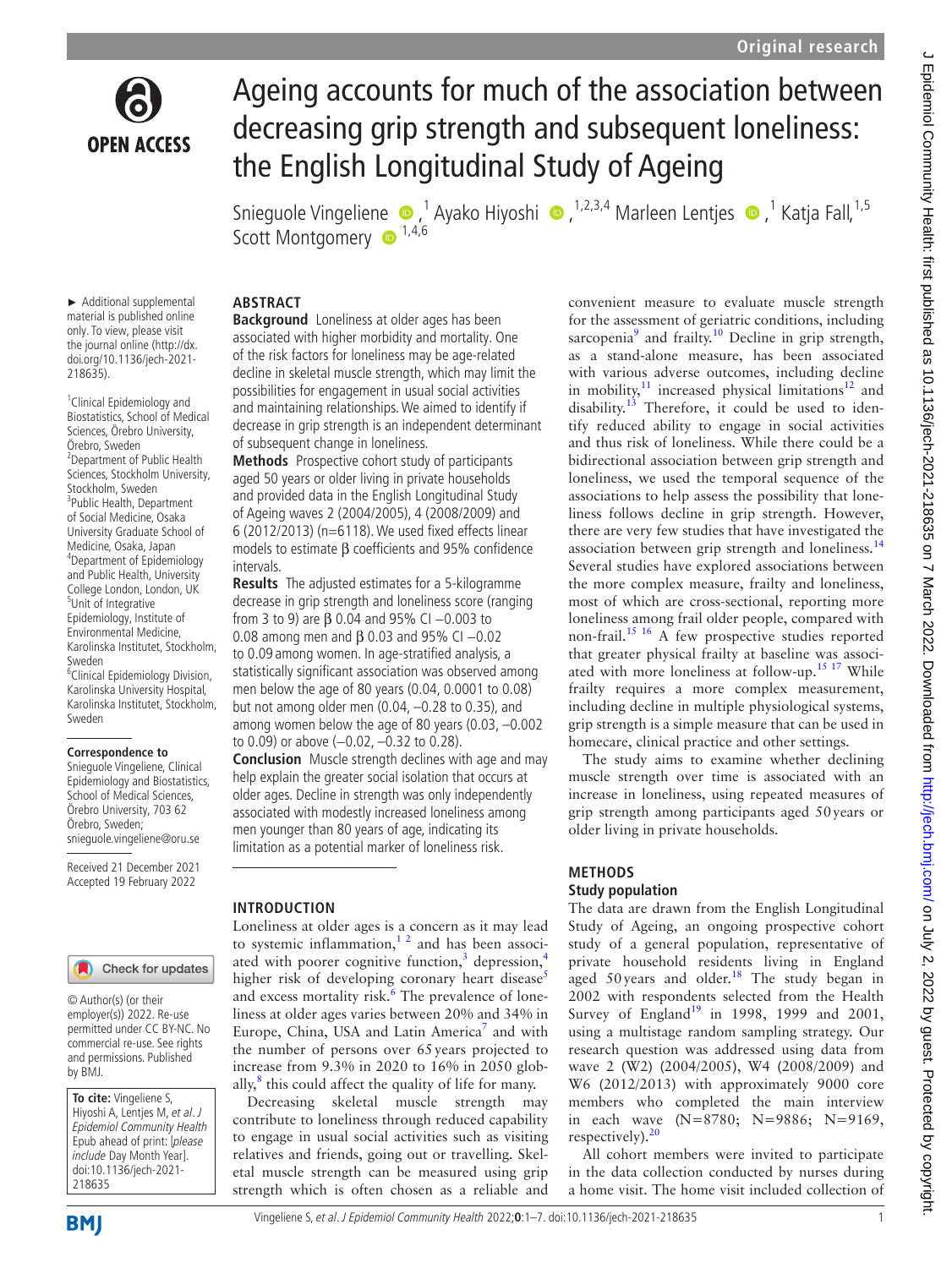biological samples, anthropometric measurements and physical performance measures, including grip strength. The response rate for the nurse visit was 87% in W2, 86% in W4 and 84% in W6. Participants provided written consent for the main interview and the nurse visit.

In this study, the baseline for each participant is the wave when their data were collected first, and we included only those who participated in all three waves or two consecutive waves. At baseline, 9084 participants attended the main interview. After excluding those who did not participate in the nurse visit  $(n=1672)$ , had no grip strength measurement  $(n=235)$ , did not answer questions about lo neliness (n=931) and had missing data on any covariates used in the analysis ( $n=128$ ), 6118 (67%) participants remained for analysis ([online supplemental table 1](https://dx.doi.org/10.1136/jech-2021-218635)).

## **Grip strength**

The isometric hand grip strength test was collected in W2, W4 and W6, every 4years. For safety reasons, participants were excluded if both hands were affected by inflammation, were swollen, in severe pain, injured or underwent surgery in the preceding 6months. The handgrip strength was measured using the 'Smedley's for Hand' Dynamometer, scale of 0–100kg, with prespecified positioning and adjustment of the gripometer according to the protocol. The measurements were taken from both hands up to three times and recorded to the nearest whole value in kilogrammes by the nurse. $^{21}$  This study uses the highest measurement of the dominant hand.<sup>[22](#page-5-18)</sup>

## **Loneliness**

Perceived loneliness was assessed using the University of California Los Angeles (UCLA) 3-item Loneliness Scale, which is a shortened version of the validated 20-item UCLA Loneliness Scale Version 3.<sup>[23](#page-5-19)</sup> The measure consists of three questions asked in a self-completion questionnaire: 'How often do you feel you lack companionship?', 'How often do you feel left out?' and 'How often do you feel isolated from others?'. The response options were 1=hardly ever or never, 2=someof the time and 3=often. The points were summed to produce a summary score between 3 and 9, with higher number indicating higher level of loneliness. A validation study reported a high correlation of 0.82 between the 3-item UCLA loneliness and a 20-item UCLA Loneliness Scale. $^{24}$  The convergent and discriminant validity has been confirmed by a high correlation of the 3-item UCLA Loneliness Scale with other measures of emotions and mood that are associated with loneliness such as depressive symptoms and perceived stress.<sup>24</sup> The reliability of the 3-item UCLA Loneliness Scale is indicated by a Cronbach's  $\alpha$  of 0.72,<sup>24</sup> while higher  $\alpha$  of 0.79 has also been reported. $25$ 

## **Covariates**

Included potential confounding factors that vary over time were: living alone (yes and no), age (continuous variable), employment status (retired, employed, unemployed, permanently sick or disabled), National Statistics Socioeconomic Classification (NS-SEC) which aims to differentiate positions within labour markets, indicating source of income, economic security, employment relations and conditions (managerial and professional occupations, intermediate occupations, routine and manual occupations), self-reported diagnoses (yes and no) of arthritis, cancer, diabetes, cardiovascular diseases (congestive heart failure, heart attack, angina and other) and stroke. In the dataset, age was provided as a continuous variable for all participants up to the age of 89 years, whereas the age of 90 years and above was

provided as '99' for confidentiality reasons. Instead of excluding participants above the age of 90 years, a midpoint of 95years between ages 90 years and 100years was derived, allowing us to include all participants with an age variable on a continuous scale, which is more appropriate to use in fixed-effects models. All covariates were measured at all three time points.

# **Statistical analysis**

Means, SDs and percentages were computed for all participants at baseline, first and second follow-up. To examine the association between the change in grip strength and the change in loneliness score over time, we employed fixed-effects linear models to estimate β coefficients and 95% CIs. Fixed-effects models allow control for both measured and unmeasured within-individual time-invariant characteristics, such as sex, genetic, cultural or physical traits.<sup>26</sup> Since the association of increase and decrease in grip strength on the loneliness score may be asymmetrical, we modelled increases and decreases of grip strength at consecutive time points separately by generating two variables reflecting increase and decrease in grip strength. For example, when grip strength increased from 10 kg to 15kg, the variable reflecting increment was assigned a value of 5kg, while the variable for decline remained 0kg. The two variables were included in all models simultaneously[.27](#page-5-23) An unadjusted model did not include covariates, and an adjusted model included all covariates as characteristics that change over time. Both models were stratified by sex as there may be variation in risks for loneliness.<sup>28 29</sup> Age stratification was included to examine an association among those below 80years of age (95.5%) and above (4.5%) as those with exceptional longevity tend to have healthier lifestyle, lower incidence of chronic diseases and better late-life physical function as well as mental well-being. $30$  Since the decline in grip strength in ageing is estimated about less than 1kg/year, the estimates are calculated for a 5-kilogramme change in grip strength to reflect change between data collection (every  $4$  years).<sup>[31](#page-6-1)</sup>

We conducted several sensitivity analyses. First, to allow for potential measurement error, we recoded small changes in grip strength between  $-2$  kg and  $+2$  kg to 0 kg (no change). Second, to examine whether the observed associations were influenced by extreme values of grip strength, we excluded the highest and the lowest 1% of values. Third, we excluded participants with the highest score of loneliness at baseline to minimise reverse causation. Fourth, to address the issue of missing data, we conducted a sensitivity analysis using multiple imputation with chained equations and generated five imputations. Esti-mates using imputed data were obtained using Rubin's rule.<sup>[32](#page-6-2)</sup> The imputation model included all variables used in the analysis, auxiliary variables such as physical activity, and was weighted using the weight provided in data (see [online supplemental mate](https://dx.doi.org/10.1136/jech-2021-218635)[rial](https://dx.doi.org/10.1136/jech-2021-218635)). Observations with imputed outcome were removed before analysis.<sup>[33](#page-6-3)</sup>

All analyses were conducted using Stata (V.14.2, College Station, Texas, USA).

## **RESULTS**

At baseline, the median age was around 62years for both men and women, and 55% were women [\(table](#page-2-0) 1).

At baseline, approximately half of all participants were retired, 46% of men and 30% of women belonged to the highest NS-SEC group, while the majority of both men (85%) and women (74%) were not living alone. The proportion of participants with diagnoses of the individual chronic diseases varied between 1% and 12%and was similar between men and women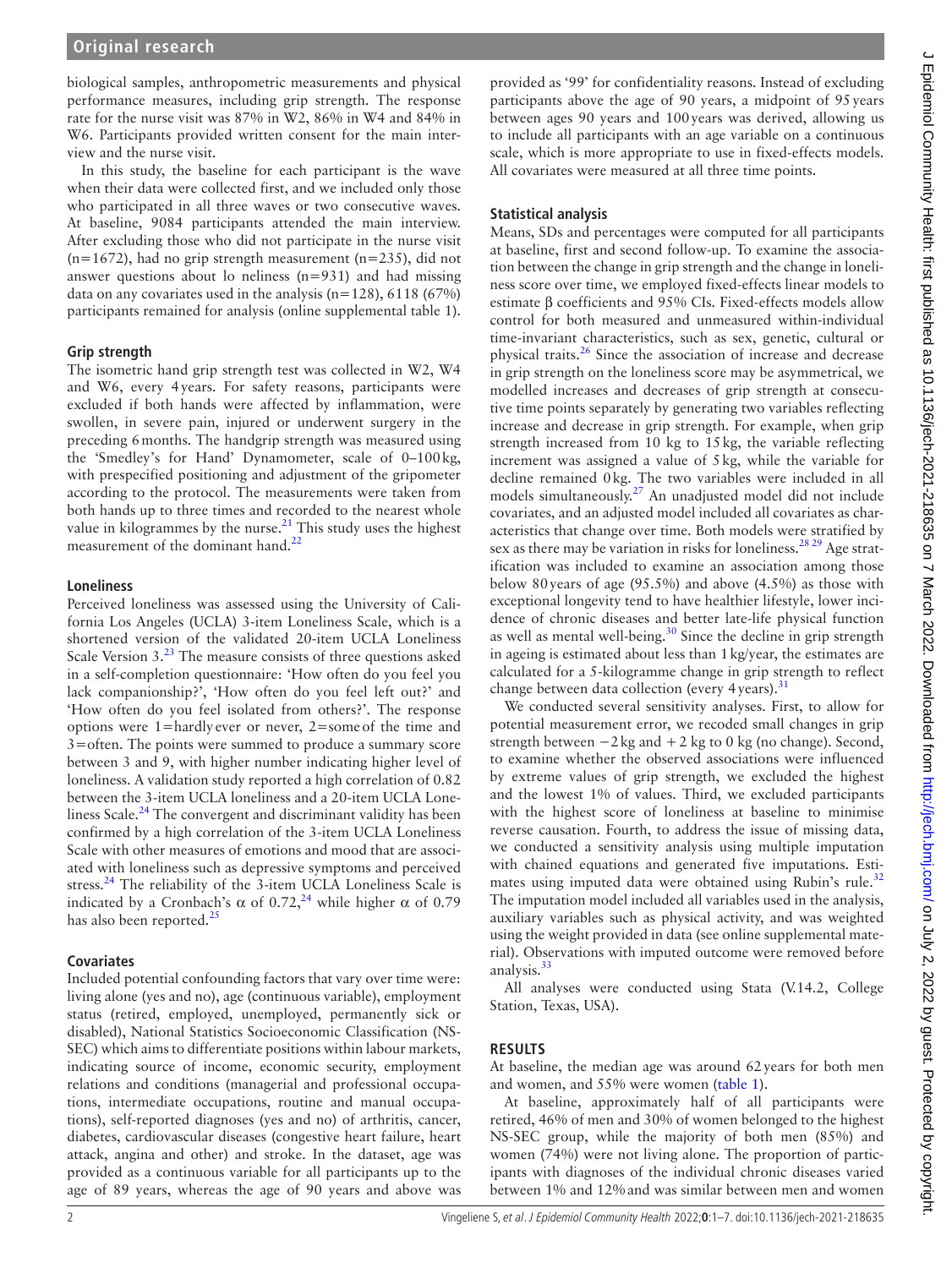<span id="page-2-0"></span>

| Characteristics of study participants (N=6118) at baseline, first and second follow-up, by sex<br>Table 1 |                                 |                     |                     |                     |                     |                     |  |
|-----------------------------------------------------------------------------------------------------------|---------------------------------|---------------------|---------------------|---------------------|---------------------|---------------------|--|
|                                                                                                           |                                 | Men                 |                     | Women               |                     |                     |  |
|                                                                                                           | <b>Baseline</b>                 | First follow-up     | Second follow-up    | <b>Baseline</b>     | First follow-up     | Second follow-up    |  |
|                                                                                                           | $n = 2769$<br>(45%)             | $n = 2769$<br>(45%) | $n = 1363$<br>(45%) | $n = 3349$<br>(55%) | $n = 3349$<br>(55%) | $n = 1692$<br>(55%) |  |
|                                                                                                           | n (%)                           | $n$ (%)             | n (%)               | n (%)               | $n$ (%)             | $n$ (%)             |  |
| Grip strength (kg) (mean (SD))                                                                            | 41.6(9.4)                       | 39.1 (9.8)          | 37.3 (9.1)          | 24.9(6.4)           | 23.4(6.7)           | 22.4(6.2)           |  |
| Change in grip strength between the<br>measurements (kg) (mean (SD))*                                     |                                 | $-2.5(7.2)$         | $-2.9(6.6)$         |                     | $-1.5(5.1)$         | $-1.4(4.9)$         |  |
| UCLA Loneliness Scale score 3-9 (median<br>(IQR))                                                         | $3(3-5)$                        | $3(3-5)$            | $3(3-4)$            | $4(3-5)$            | $4(3-5)$            | $4(3-5)$            |  |
| Change in UCLA loneliness score between the<br>measurements (mean (SD))*                                  | $\hspace{0.1mm}-\hspace{0.1mm}$ | 0.08(1.3)           | 0.05(1.2)           | -                   | 0.09(1.4)           | 0.02(1.4)           |  |
| Age category (years)                                                                                      |                                 |                     |                     |                     |                     |                     |  |
| $50 - 60$                                                                                                 | 1190 (43)                       | 722 (26)            | 23(2)               | 1484 (44)           | 882 (26)            | 30(2)               |  |
| $61 - 70$                                                                                                 | 980 (35)                        | 1086 (39)           | 699 (51)            | 1127 (34)           | 1316 (39)           | 850 (50)            |  |
| $\geq 71$                                                                                                 | 599 (22)                        | 961 (35)            | 641 (47)            | 738 (22)            | 1151 (34)           | 812 (48)            |  |
| <b>Employment status</b>                                                                                  |                                 |                     |                     |                     |                     |                     |  |
| Retired                                                                                                   | 1349 (49)                       | 1688 (61)           | 1068 (78)           | 1558 (47)           | 2080 (62)           | 1363 (81)           |  |
| Employed                                                                                                  | 1210 (44)                       | 907 (33)            | 248 (18)            | 1153 (34)           | 799 (24)            | 184(11)             |  |
| Unemployed                                                                                                | 70(3)                           | 63(2)               | 22(2)               | 520 (16)            | 378 (11)            | 124(7)              |  |
| Permanently sick or disabled                                                                              | 140(5)                          | 111(4)              | 25(2)               | 118(4)              | 92(3)               | 21(1)               |  |
| NS-SEC by occupation                                                                                      |                                 |                     |                     |                     |                     |                     |  |
| Managerial and professional occupations                                                                   | 1262 (46)                       | 1202 (43)           | 589 (43)            | 1020 (30)           | 993 (30)            | 466 (28)            |  |
| Intermediate occupations                                                                                  | 541 (20)                        | 577 (21)            | 288 (21)            | 988 (30)            | 1016 (30)           | 552 (33)            |  |
| Routine and manual occupations                                                                            | 966 (35)                        | 990 (36)            | 486 (36)            | 1341 (40)           | 1340 (40)           | 674 (40)            |  |
| Living alone                                                                                              |                                 |                     |                     |                     |                     |                     |  |
| No                                                                                                        | 2364 (85)                       | 2303 (83)           | 1142 (84)           | 2480 (74)           | 2370 (71)           | 1134 (67)           |  |
| Yes                                                                                                       | 405 (15)                        | 466 (17)            | 221 (16)            | 869 (26)            | 979 (29)            | 558 (33)            |  |
| Arthritis                                                                                                 |                                 |                     |                     |                     |                     |                     |  |
| No                                                                                                        | 2549 (92)                       | 2640 (95)           | 1312 (96)           | 2963 (88)           | 3160 (94)           | 1624 (96)           |  |
| Yes                                                                                                       | 220(8)                          | 129(5)              | 51(4)               | 386 (12)            | 189(6)              | 68 (4)              |  |
| Cancer                                                                                                    |                                 |                     |                     |                     |                     |                     |  |
| No                                                                                                        | 2709 (98)                       | 2703 (98)           | 1320 (97)           | 3263 (97)           | 3284 (98)           | 1661 (98)           |  |
| Yes                                                                                                       | 60(2)                           | 66(2)               | 43(3)               | 86(3)               | 65(2)               | 31(2)               |  |
| <b>Diabetes</b>                                                                                           |                                 |                     |                     |                     |                     |                     |  |
| No                                                                                                        | 2647 (96)                       | 2706 (98)           | 1344 (99)           | 3249 (97)           | 3286 (98)           | 1677 (99)           |  |
| Yes                                                                                                       | 122(4)                          | 63(2)               | 19(1)               | 100(3)              | 63(2)               | 15(1)               |  |
| Cardiovascular diseases                                                                                   |                                 |                     |                     |                     |                     |                     |  |
| No                                                                                                        | 2607 (94)                       | 2672 (96)           | 1323 (97)           | 3211 (96)           | 3251 (97)           | 1645 (97)           |  |
| Yes                                                                                                       | 162(6)                          | 97(4)               | 40(3)               | 138(4)              | 98(3)               | 47(3)               |  |
| <b>Stroke</b>                                                                                             |                                 |                     |                     |                     |                     |                     |  |
| No                                                                                                        | 2742 (99)                       | 2733 (99)           | 1347 (99)           | 3322 (99)           | 3322 (99)           | 1682 (99)           |  |
| Yes                                                                                                       | 27(1)                           | 36(1)               | 16(1)               | 27(1)               | 27(1)               | 10(1)               |  |
|                                                                                                           |                                 |                     |                     |                     |                     |                     |  |

The baseline comprises initial measurements at the entry of the study of each participant; the first and second follow-up were conducted 4 and 8 years thereafter. \*The third measure is in comparison to the second.

NS-SEC, National Statistics Socioeconomic Classification; UCLA, University of California Los Angeles.

apart from a higher proportion of arthritis diagnoses among women (12%) than men (8%). At baseline, 58% of men and 49% of women were not lonely. The average grip strength was 41.6kg among men and 24.9kg among women. Participants on average decreased their grip strength during the follow-up, which affected 61%, whereas 31% increased their grip strength and 7.5% experienced no change.

included in the complete-case analysis (mean (and 95%CI) among men: 38.9kg (38.2 to 39.7) vs 41.6kg (41.3 to 42.0), p<0.001; and among women: 22.4kg (22.0 to 22.8) vs 24.9kg  $(24.7 \text{ to } 25.1.0)$ , p<0.001). The median loneliness score was similar among excluded and included men and women at baseline, although the difference is statistically significant ( $p < 0.001$ ). The median age was higher by 1year and 3years among excluded men (p=0.01) and women (p<0.001), respectively. A larger proportion of those excluded due to missing data was living

The baseline grip strength among participants who were excluded due to missing data was lower, compared with those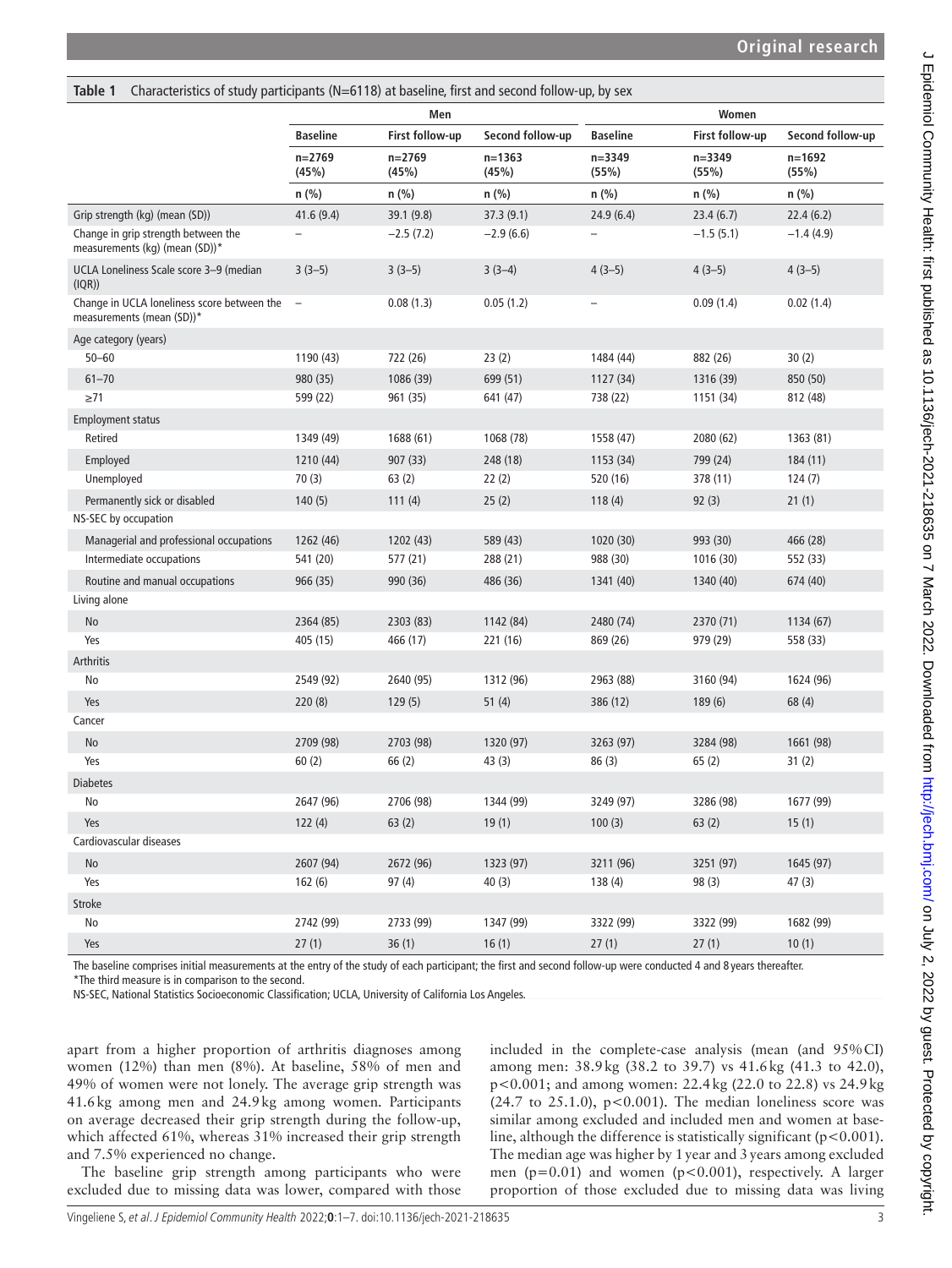Γ

<span id="page-3-0"></span>**Table 2** Change in loneliness score estimated from the UCLA loneliness scale for each 5-kilogramme change in grip strength, a complete-case analysis

|                           | <b>Change in loneliness score</b> |              |                            |                |  |  |
|---------------------------|-----------------------------------|--------------|----------------------------|----------------|--|--|
|                           |                                   | Men (n=2769) |                            | Women (n=3349) |  |  |
|                           | $\beta$ (95% CI)                  | P value      | $\beta$ (95% CI)           | P value        |  |  |
| Decrease in grip strength |                                   |              |                            |                |  |  |
| Unadjusted                | $0.05$ (0.03 to 0.08)             | < 0.001      | $0.08$ (0.04 to 0.12)      | < 0.001        |  |  |
| Adjusted*                 | $0.04 (-0.003 \text{ to } 0.08)$  | 0.069        | $0.03$ (-0.02 to 0.09)     | 0.277          |  |  |
| Increase in grip strength |                                   |              |                            |                |  |  |
| Unadjusted                | $0.02$ (-0.03 to 0.08)            | 0.426        | $0.01$ (-0.06 to 0.09)     | 0.684          |  |  |
| Adjusted*                 | $0.01$ (-0.05 to 0.07)            | 0.692        | $-0.02$ ( $-0.10$ to 0.06) | 0.582          |  |  |

\*Adjusted for age, living alone, employment status, NS-SEC occupation category, diagnoses of arthritis, cancer, diabetes, cardiovascular diseases and stroke.

NS-SEC, National Statistics Socioeconomic Classification; UCLA, University of California Los Angeles.

alone (24.3% (22.0 to 26.7) vs 14.6% (13.3 to 15.9),  $p < 0.001$ among men; and 35.6% (33.3 to 37.9) vs 25.9% (24.5 to 27.4) among women, p<0.001), was permanently sick or disabled (8.9% (7.4 to 10.5) vs 5.1% (4.2 to 5.9), p<0.001 among men; and 7.4% (6.1 to 8.7) vs  $3.5\%$  (2.9 to 4.1), p<0.001 among women) and had routine and manual occupations (43.9% (41.1 to 46.7) vs 34.9% (33.1 to 36.7), p<0.001; and 51.0% (48.5 to 53.5) vs 40.0% (38.4 to 41.7),  $p<0.001$ ), compared with included participants. Chronic diseases were more common among excluded participants; however, the differences were statistically significant only for diabetes (6.4% (5.0 to 7.7) vs 4.4% (3.6 to 5.2), p=0.01) and stroke (2.4% (1.6 to 3.3) vs 1.0% (0.6 to 1.3), p<0.001) in men, and for diabetes (4.6% (3.6 to 5.6) vs 3.0% (2.4 to 3.6), p=0.004), stroke (1.8% (1.2 to 2.5) vs 0.8% (0.5 to 1.1), p=0.001) and arthritis (14.0% (12.2 to 15.6) vs 11.5% (10.4 to 12.6), p=0.01) in women.

### **Decrease in grip strength**

A 5-kilogramme decrease in grip strength was statistically significantly associated with increase in loneliness score in men (0.05  $(0.03 \text{ to } 0.08)$ , p<0.001) and women  $(0.08 \text{ (}0.04 \text{ to } 0.12)$ , p<0.001) [\(table](#page-3-0) 2). After adjustment, the associations were attenuated, especially in women. In the multivariable analyses, age was the factor with the most marked influence on the estimates.

In age-stratified analyses, a 5-kilogramme decrease in grip strength among men <80years was statistically significantly associated with an increase in the loneliness score in unadjusted

(0.05 (0.02 to 0.08), p<0.001) and adjusted (0.04 (0.0001 to 0.08), p=0.049) analysis ([table](#page-3-1) 3).

No association was observed in men  $\geq 80$  years of age or women of any age ([table](#page-3-1) 3).

## **Sensitivity analyses**

First, after recoding small changes in grip strength between −2kg and +2 kg to 0 kg (no change), the adjusted estimates for decrease in grip were  $0.04$  ( $-0.001$  to  $0.07$ ), p= $0.057$ , and  $0.03$ (−0.02 to 0.08), p=0.265, among men and women, respectively ([online supplemental table 2\)](https://dx.doi.org/10.1136/jech-2021-218635). After further stratifying by age, the statistically significant association among men <80 years of age and no association among men  $\geq 80$  years of age or women of any age remained (data not shown).

In the second sensitivity analysis, the coefficients did not change notably after excluding either the highest  $1\%$  (n=77) or the lowest  $1\%$  (n=48) of the grip strength observations [\(online](https://dx.doi.org/10.1136/jech-2021-218635) supplemental tables  $3$  and  $4$ ). Among men <80 years of age, excluding those with the lowest 1%, the evidence for an association between decrease in grip strength and higher loneliness score became weaker (0.04, 0.002 to 0.08,  $p=0.061$ ), whereas similar estimates to the main findings were observed in all other strata (data not shown).

Third, after excluding 81 participants with the highest loneliness score at baseline, the adjusted estimates were similar to those in the main analysis among all participants ([online supple](https://dx.doi.org/10.1136/jech-2021-218635)[mental table 5\)](https://dx.doi.org/10.1136/jech-2021-218635) and in age-stratified analysis (data not shown).

<span id="page-3-1"></span>

| Table 3 Change in loneliness score estimated from the UCLA loneliness scale for each 5-kilogramme change in grip strength, a complete-case |
|--------------------------------------------------------------------------------------------------------------------------------------------|
| age-stratified analysis                                                                                                                    |

|                           | <b>Change in loneliness score</b> |         |                              |         |                            |         |                              |         |  |
|---------------------------|-----------------------------------|---------|------------------------------|---------|----------------------------|---------|------------------------------|---------|--|
|                           | Men                               |         |                              |         | Women                      |         |                              |         |  |
|                           | <80 years<br>$n = 2651$           |         | $\geq$ 80 years<br>$n = 118$ |         | <80 years<br>$n = 3190$    |         | $\geq$ 80 years<br>$n = 159$ |         |  |
|                           |                                   |         |                              |         |                            |         |                              |         |  |
|                           | $\beta$ (95% CI)                  | P value | $\beta$ (95% CI)             | P value | $\beta$ (95% CI)           | P value | $\beta$ (95% CI)             | P value |  |
| Decrease in grip strength |                                   |         |                              |         |                            |         |                              |         |  |
| Unadjusted                | $0.05$ (0.02 to 0.08)             | < 0.001 | $0.17$ (-0.03 to 0.36)       | 0.094   | 0.08(0.03 to 0.12)         | < 0.001 | $0.13$ (-0.06 to 0.32)       | 0.167   |  |
| Adjusted*                 | $0.04$ (0.0001 to 0.08)           | 0.049   | $0.04$ (-0.28 to 0.35)       | 0.824   | $0.03$ (-0.02 to 0.09)     | 0.223   | $-0.02$ ( $-0.32$ to 0.28)   | 0.894   |  |
| Increase in grip strength |                                   |         |                              |         |                            |         |                              |         |  |
| Unadjusted                | $0.02$ (-0.03 to 0.08)            | 0.446   | $0.20$ (-0.29 to 0.68)       | 0.424   | $0.01$ (-0.06 to 0.09)     | 0.706   | $0.09$ (-0.49 to 0.68)       | 0.756   |  |
| Adjusted*                 | $0.02$ (-0.05 to 0.08)            | 0.598   | $0.27$ (-0.33 to 0.87)       | 0.369   | $-0.02$ ( $-0.10$ to 0.07) | 0.677   | $-0.11$ ( $-0.61$ to 0.39)   | 0.658   |  |

\*Adjusted for age, living alone, employment status, NS-SEC occupation category, diagnoses of arthritis, cancer, diabetes, cardiovascular diseases and stroke. NS-SEC, National Statistics Socioeconomic Classification; UCLA, University of California Los Angeles.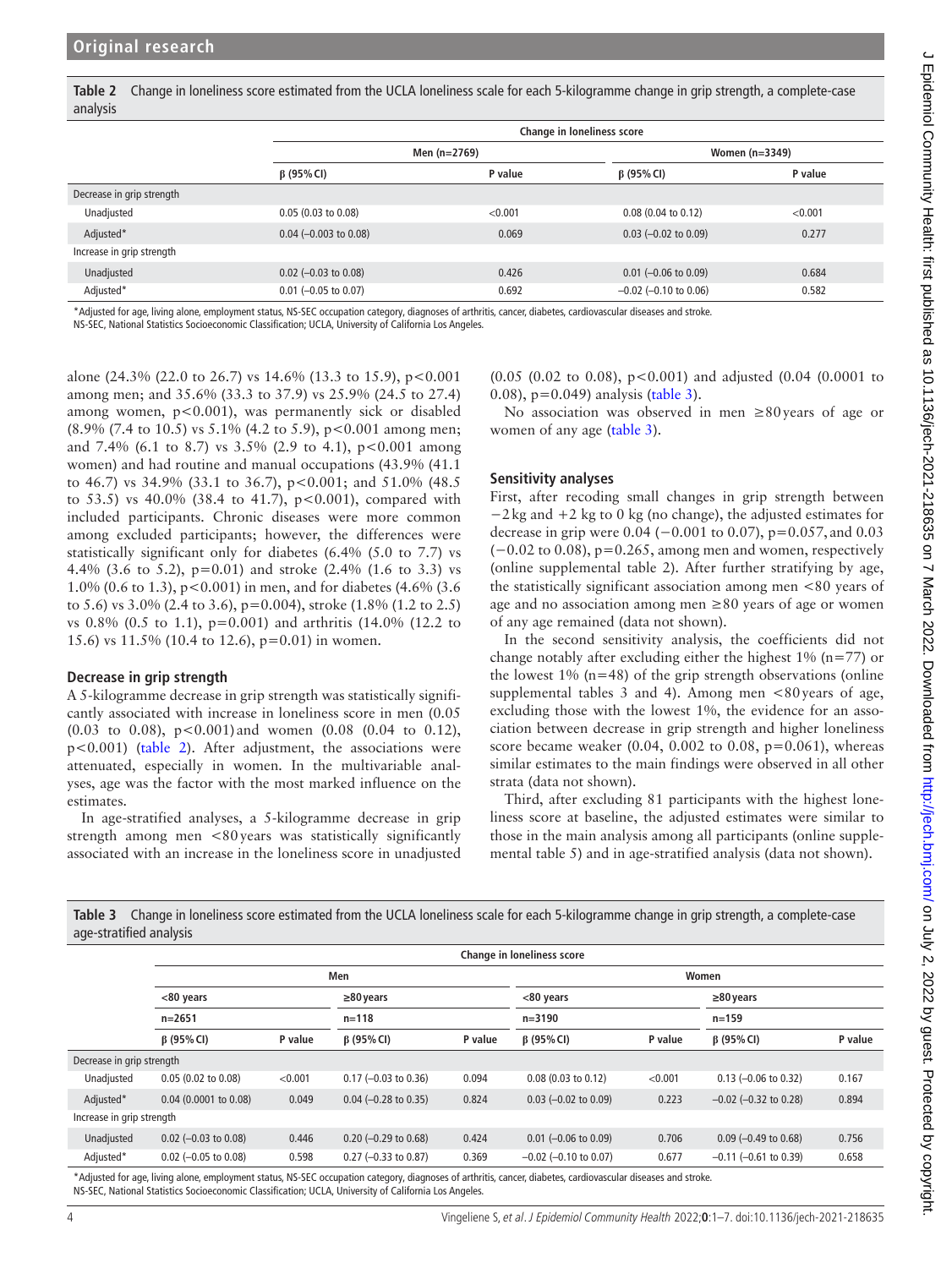Fourth, after multiple imputation, the sample sizes increased by 14.8% for men and 17.6% for women. In adjusted analyses, the associations between decline in grip and increase in loneliness were consistent with the complete case analysis in both men (0.04 (−0.002 to 0.07), p=0.066) and women (0.04 (−0.02 to 0.09), p=0.181) [\(online supplemental table 6\)](https://dx.doi.org/10.1136/jech-2021-218635).

## **Increase in grip strength**

There was no association between increase in grip strength and changes in loneliness in both men and women (tables [2 and 3\)](#page-3-0) with consistent findings of no association in all sensitivity analyses ([online supplemental tables 2–6](https://dx.doi.org/10.1136/jech-2021-218635)).

## **DISCUSSION**

The aim of this study was to examine if change in grip strength is associated with changes in loneliness across a 4–12-year follow-up period among adults aged 50 years and older. We hypothesised that decreasing muscle strength may prevent or reduce the usual participation in social activities, eventually resulting in increased loneliness. Our results indicate that decrease in grip strength over time may be independently associated with a modest increase in loneliness score, but only among men below the age of 80 years, after taking potential confounding factors, particularly age, into account. We did not find an association between decreasing grip strength and loneliness among women, indicating that risk factors for loneliness vary between men and women.

The evidence for an association of decreasing grip strength with loneliness is sparse. The Leiden 85-plus, a communitybased prospective study, corroborates our findings of no association between grip strength and loneliness in older participants above the age of 80 years. $14$  Our study, however, included an age range starting at 50 years. An indication of a statistically significant but modest magnitude association between decreasing grip strength and increase in loneliness score among men below the age of 80 years and the lack of association among women of any age is supported by studies examining an association between grip strength and impaired mobility. Among men, decline in grip strength has been associated with impaired mobility<sup>[12](#page-5-10)</sup> and clinically significant functional decline over time, $11$  whereas among women, grip strength did not predict mobility disability.<sup>[11](#page-5-9)</sup> Women's Health and Aging Study concluded that grip strength was not associated with incident mobility disability.<sup>[34](#page-6-4)</sup> The evidence indicate that decline in muscle strength may have a greater impact on mobility among men than women; hence, the isolating role of functional decline may be more evident among men.

We speculate that the mechanisms linking grip strength and loneliness involve reduced physical capacity, which limits the ability to leave home, engage in various activities and fulfil socioemotional needs. Over time, this reduced contact may result in loneliness. After the age of 50years, losses in muscular strength occur at an approximate rate of 10%–15% per decade, accelerating to  $25\% - 40\%$  after the age of 70 years.<sup>[35](#page-6-5)</sup> Furthermore, as part of the ageing process, muscle mass, strength, agility, flexibility, balance and endurance tend to decline, all contributing to reduced mobility. Individuals with a combination of low muscle mass and low physical performance or low muscle strength, that can be indicated by low grip strength, can be diagnosed with age-related sarcopenia.<sup>[9](#page-5-7)</sup> Individuals who have a low grip strength may be additionally affected by frailty syndrome encompassing a simultaneous decline in several other physiological systems, which may include brain, endocrine, immune, cardiovascular

and respiratory systems. $10$  All of which may further reinforce skeletal muscle weakness and impaired mobility. In this study, adjustment for age attenuated the association the most. This could be due to falling muscle strength and function with age, as well as increasing loneliness with age, possibly influenced by extraneous reasons such as death or infirmity of friends and relatives. Hence, the observed modest increase in loneliness may be resulting from a decrease in grip strength beyond age-related effects on muscle strength decline.

An increase in grip strength accounted for 31% of all observations with a majority experiencing a small increase between 1 kg and 5 kg, which was not associated with changes in loneliness score. Some of the increase in grip strength may have been a recovery from a medical condition or an injury and regaining grip strength may be a part of a recovery with other aspects of, for example, mental health hindering the process of connecting with others and willingness to socialise.

Unlike our study, other studies on grip strength and closely related exposures such as motor function or frailty investigated loneliness as an exposure. Prospective studies indicate that loneliness is a risk factor for decreasing grip strength,  $36$  frailty  $37$  or motor decline.<sup>[38](#page-6-8)</sup> The mechanisms through which loneliness may be affecting skeletal muscle strength and increasing risk of frailty include worsening health behaviours such as inactivity and lower quality diet, as well as impaired sleep and lower stress resilience.<sup>15 37</sup> Our evidence indicates that the relationship may be bidirectional, whereby impaired mobility due to skeletal muscle weakness is associated with subsequent increases in loneliness, which, in turn, may further affect grip strength and increase the risk of frailty.

The strengths of the study include a large sample size and longitudinal data, which allowed examination of an association between within-individual changes in grip strength and subsequent loneliness score. We used a simple measure of muscle strength that can be used as an indicator of physical decline and may indicate a variety of functional limitations, including worsening mobility, with a possible application in primary care and social care, although the modest magnitude of the association after adjustment for age suggests that it may not be useful for general clinical assessment of loneliness risk. The use of the asymmetric method enabled estimation of different associations of decreasing or increasing grip strength with loneliness. The fixed-effects adjusted model accounted for both within person measured and unmeasured time-invariant characteristics, and large sample size provided sufficient statistical power often needed for fixed-effects models. Since the fixed-effects models produce larger standard errors, resulting in wider CIs and higher p values, when an effect is found, it is more likely to be robust. $^{26}$  $^{26}$  $^{26}$ While there were some differences in characteristics of those who were excluded due to missing data and the cohort members with complete data, the results in the sensitivity analysis using imputed datasets and weighted by provided non-response weights were consistent with the main findings, suggesting that the results from the main complete-case analysis may be generalised to a population aged 50 years and over, living in private households in England.

This study has potential limitations. Although the measurement of grip strength is used as a stand-alone measure for relevant outcomes, it is only one measure, with repetitions over time in this study. Decline in neurological and sensory function, including eyesight and hearing, are also likely to contribute to difficulties in maintaining close relationships and participating in social activities.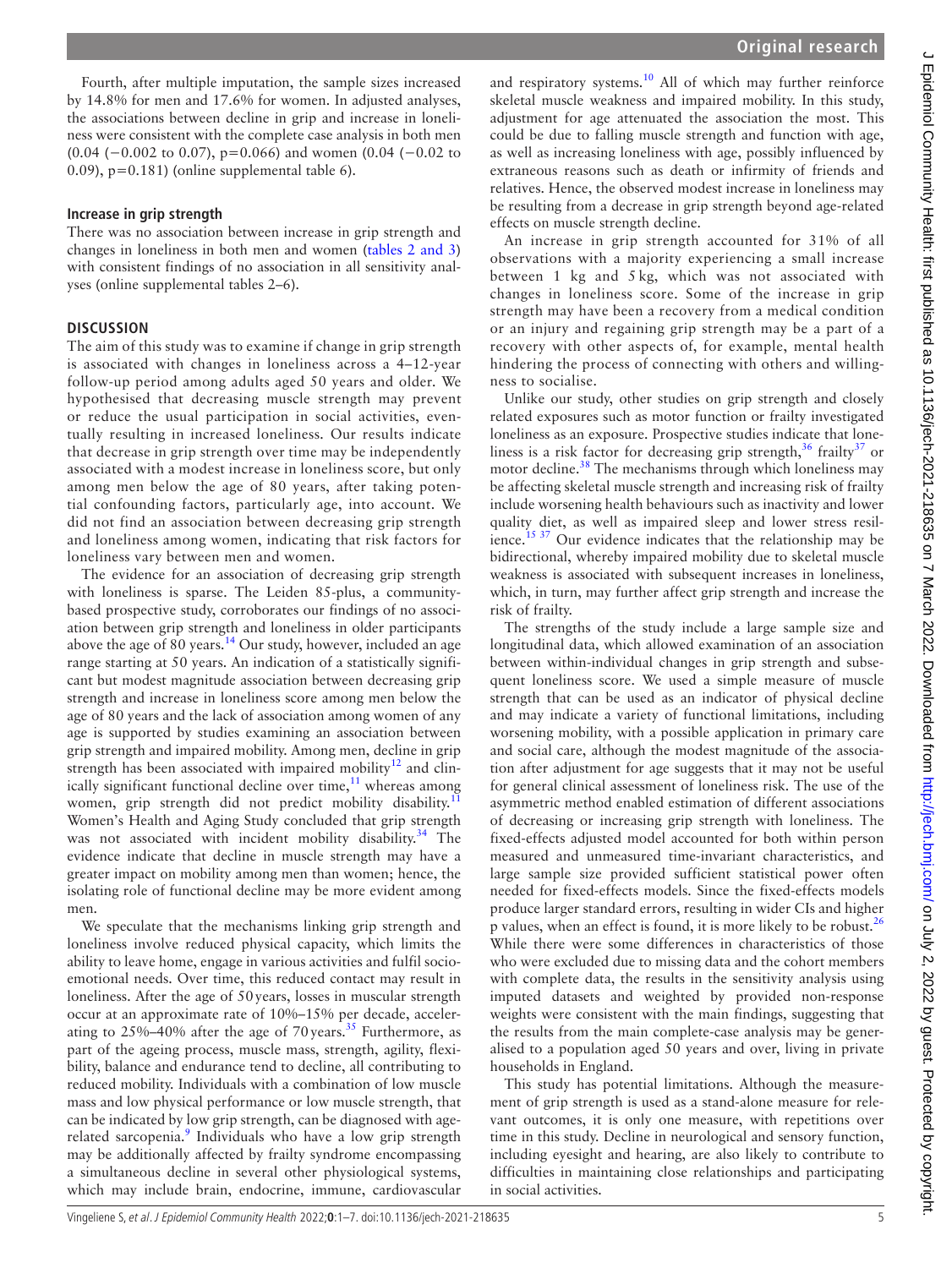## **CONCLUSION**

A decline in grip strength over time is associated with a modest increase in subsequent loneliness, consistent with the isolating role of functional decline. The association was only observed in men below the age of 80years, possibly signalling fewer social interactions due to functional limitation and limiting its use as a marker for loneliness.

# **What is already known on this subject**

 $\triangleright$  Decline in grip strength has been associated with various adverse health outcomes and the associated physical limitations may limit social activities and thus increase the risk of loneliness. However, the evidence between decline in grip strength and risk of loneliness is sparse.

## **What this study adds**

► Decline in muscle strength is associated with subsequent loneliness, consistent with the isolating role of functional decline. Much of the association is explained by the ageing process, and the association remains statistically significant only among men below the age of 80 years.

## **How this study might affect research, practice or policy**

 $\blacktriangleright$  In the general population aged over 50 years, decrease in grip strength is of limited value in identifying loneliness risk, beyond what is expected for a person's age. There may be some subsets of the population below age 80 years, where change in grip strength is an indicator of increased risk of social isolation, but this remains to be confirmed.

**Contributors** SM defined the broad research question and drafted the first version of the manuscript. SV, AH, MAHL, KF and SM contributed to the planning and design of the study, to the interpretation of the data and to the critical revision of the manuscript. SV analysed the data, with support from AH. All authors reviewed and approved the final version of the manuscript. SV and SM are guarantors.

**Funding** Örebro University doctoral studentship, MV3028.

**Competing interests** None declared.

**Patient consent for publication** Not applicable.

**Ethics approval** This study involves human participants. Ethical approval was obtained from the London's multicentre research ethics committee (MREC/01/2/91). No additional ethical approval was required for this secondary analysis study. Participants gave informed consent to participate in the study before taking part.

**Provenance and peer review** Not commissioned; externally peer reviewed.

**Data availability statement** Data are available in a public, open access repository. The English Longitudinal Study of Ageing dataset is available in a public, open access repository and can be accessed through the UK Data Service at: [https://](https://ukdataservice.ac.uk/) [ukdataservice.ac.uk/.](https://ukdataservice.ac.uk/) The data can be used after registration and acceptance of end user licence.

**Supplemental material** This content has been supplied by the author(s). It has not been vetted by BMJ Publishing Group Limited (BMJ) and may not have been peer-reviewed. Any opinions or recommendations discussed are solely those of the author(s) and are not endorsed by BMJ. BMJ disclaims all liability and responsibility arising from any reliance placed on the content. Where the content includes any translated material, BMJ does not warrant the accuracy and reliability of the translations (including but not limited to local regulations, clinical guidelines, terminology, drug names and drug dosages), and is not responsible for any error and/or omissions arising from translation and adaptation or otherwise.

**Open access** This is an open access article distributed in accordance with the Creative Commons Attribution Non Commercial (CC BY-NC 4.0) license, which permits others to distribute, remix, adapt, build upon this work non-commercially, and license their derivative works on different terms, provided the original work is properly cited, appropriate credit is given, any changes made indicated, and the use is non-commercial. See: [http://creativecommons.org/licenses/by-nc/4.0/.](http://creativecommons.org/licenses/by-nc/4.0/)

#### **ORCID iDs**

Snieguole Vingeliene <http://orcid.org/0000-0003-1030-3470> Ayako Hiyoshi<http://orcid.org/0000-0002-2088-0530> Marleen Lentjes <http://orcid.org/0000-0003-4713-907X> Scott Montgomery<http://orcid.org/0000-0001-6328-5494>

### **REFERENCES**

- <span id="page-5-0"></span>1 Cacioppo JT, Cacioppo S, Capitanio JP, et al. The neuroendocrinology of social isolation. [Annu Rev Psychol](http://dx.doi.org/10.1146/annurev-psych-010814-015240) 2015;66:733–67.
- 2 Vingeliene S, Hiyoshi A, Lentjes M, et al. Longitudinal analysis of loneliness and inflammation at older ages: English longitudinal study of ageing. [Psychoneuroendocrinology](http://dx.doi.org/10.1016/j.psyneuen.2019.104421) 2019;110:104421.
- <span id="page-5-1"></span>3 Shankar A, Hamer M, McMunn A, et al. Social isolation and loneliness: relationships with cognitive function during 4 years of follow-up in the English longitudinal study of ageing. [Psychosom Med](http://dx.doi.org/10.1097/PSY.0b013e31827f09cd) 2013;75:161–70.
- <span id="page-5-2"></span>4 Erzen E, Çikrikci Özkan. The effect of loneliness on depression: a meta-analysis. Int J [Soc Psychiatry](http://dx.doi.org/10.1177/0020764018776349) 2018;64:427–35.
- <span id="page-5-3"></span>5 Valtorta NK, Kanaan M, Gilbody S, et al. Loneliness and social isolation as risk factors for coronary heart disease and stroke: systematic review and meta-analysis of longitudinal observational studies. [Heart](http://dx.doi.org/10.1136/heartjnl-2015-308790) 2016;102:1009–16.
- <span id="page-5-4"></span>6 Holt-Lunstad J, Smith TB, Baker M, et al. Loneliness and social isolation as risk factors for mortality: a meta-analytic review. [Perspect Psychol Sci](http://dx.doi.org/10.1177/1745691614568352) 2015;10:227-37.
- <span id="page-5-5"></span>7 World Health Organization. Social isolation and loneliness among older people: advocacy brief. Geneva: Licence: CC BY-NC-SA 3.0 IGO, 2021.
- <span id="page-5-6"></span>8 United Nations Department of Economic and Social Affairs, P. D. World population ageing 2020 highlights: living arrangements of older persons (ST/ESA/SER.A/451) 2020.
- <span id="page-5-7"></span>9 Cruz-Jentoft AJ, Baeyens JP, Bauer JM, et al. Sarcopenia: European consensus on definition and diagnosis: report of the European Working group on sarcopenia in older people. [Age Ageing](http://dx.doi.org/10.1093/ageing/afq034) 2010;39:412–23.
- <span id="page-5-8"></span>10 Clegg A, Young J, Iliffe S, et al. Frailty in elderly people. [The Lancet](http://dx.doi.org/10.1016/S0140-6736(12)62167-9) 2013;381:752-62.
- <span id="page-5-9"></span>11 Hicks GE, Shardell M, Alley DE, et al. Absolute strength and loss of strength as predictors of mobility decline in older adults: the InCHIANTI study. J Gerontol A Biol [Sci Med Sci](http://dx.doi.org/10.1093/gerona/glr055) 2012;67:66–73.
- <span id="page-5-10"></span>12 Rantanen T, Guralnik JM, Foley D, et al. Midlife hand grip strength as a predictor of old age disability. [JAMA](http://dx.doi.org/10.1001/jama.281.6.558) 1999;281:558–60.
- <span id="page-5-11"></span>13 Al Snih S, Markides KS, Ottenbacher KJ, et al. Hand grip strength and incident ADL disability in elderly Mexican Americans over a seven-year period. [Aging Clin Exp Res](http://dx.doi.org/10.1007/BF03327406) 2004;16:481–6.
- <span id="page-5-12"></span>14 Taekema DG, Gussekloo J, Maier AB, et al. Handgrip strength as a predictor of functional, psychological and social health. A prospective population-based study among the oldest old. [Age Ageing](http://dx.doi.org/10.1093/ageing/afq022) 2010;39:331-7.
- <span id="page-5-13"></span>15 Gale CR, Westbury L, Cooper C. Social isolation and loneliness as risk factors for the progression of frailty: the English longitudinal study of ageing. [Age Ageing](http://dx.doi.org/10.1093/ageing/afx188) 2018;47:392–7.
- 16 Herrera-Badilla A, Navarrete-Reyes AP, Amieva H, et al. Loneliness is associated with frailty in community-dwelling elderly adults. [J Am Geriatr Soc](http://dx.doi.org/10.1111/jgs.13308) 2015;63:607-9.
- 17 Hoogendijk EO, Suanet B, Dent E, et al. Adverse effects of frailty on social functioning in older adults: results from the longitudinal aging study Amsterdam. [Maturitas](http://dx.doi.org/10.1016/j.maturitas.2015.09.002) 2016;83:45–50.
- <span id="page-5-14"></span>18 Steptoe A, Breeze E, Banks J, et al. Cohort profile: the English longitudinal study of ageing. [Int J Epidemiol](http://dx.doi.org/10.1093/ije/dys168) 2013:42:1640-8.
- <span id="page-5-15"></span>19 Mindell J, Biddulph JP, Hirani V, et al. Cohort profile: the health survey for England. Int [J Epidemiol](http://dx.doi.org/10.1093/ije/dyr199) 2012;41:1585–93.
- <span id="page-5-16"></span>20 Banks J, Phelps A, Oskala A. English Longitudinal Study of Ageing: Waves 0-9, 1998- 2019. [data collection]. 36th edn, 2021.
- <span id="page-5-17"></span>21 Banks J, Breeze E, Lessof C, et al. Retirement, health and relationships of the older population in England: the 2004 English longitudinal study of ageing, 2006.
- <span id="page-5-18"></span>22 Roberts HC, Denison HJ, Martin HJ, et al. A review of the measurement of grip strength in clinical and epidemiological studies: towards a standardised approach. [Age Ageing](http://dx.doi.org/10.1093/ageing/afr051) 2011;40 :423-9. vol..
- <span id="page-5-19"></span>23 Russell DW. Ucla loneliness scale (version 3): reliability, validity, and factor structure. J [Pers Assess](http://dx.doi.org/10.1207/s15327752jpa6601_2) 1996;66:20-40.
- <span id="page-5-20"></span>24 Hughes ME, Waite LJ, Hawkley LC, et al. A short scale for measuring loneliness in large surveys: results from two population-based studies. [Res Aging](http://dx.doi.org/10.1177/0164027504268574) 2004;26 :655–72. vol..
- <span id="page-5-21"></span>25 Mezuk B, Choi M, DeSantis AS, et al. Loneliness, depression, and inflammation: evidence from the multi-ethnic study of atherosclerosis. [PLoS One](http://dx.doi.org/10.1371/journal.pone.0158056) 2016;11:e0158056.
- <span id="page-5-22"></span>26 Paul D. Allison. In: Fixed effects regression models. SAGE Publications, Inc, 2009.
- <span id="page-5-23"></span>27 Allison PD. Asymmetric Fixed-effects models for panel data. , 2019: 5, 237802311982644.
- <span id="page-5-24"></span>28 Borys S, Perlman D. Gender differences in loneliness. [Personality and Social Psychology](http://dx.doi.org/10.1177/0146167285111006) [Bulletin](http://dx.doi.org/10.1177/0146167285111006) 1985;11:63–74.